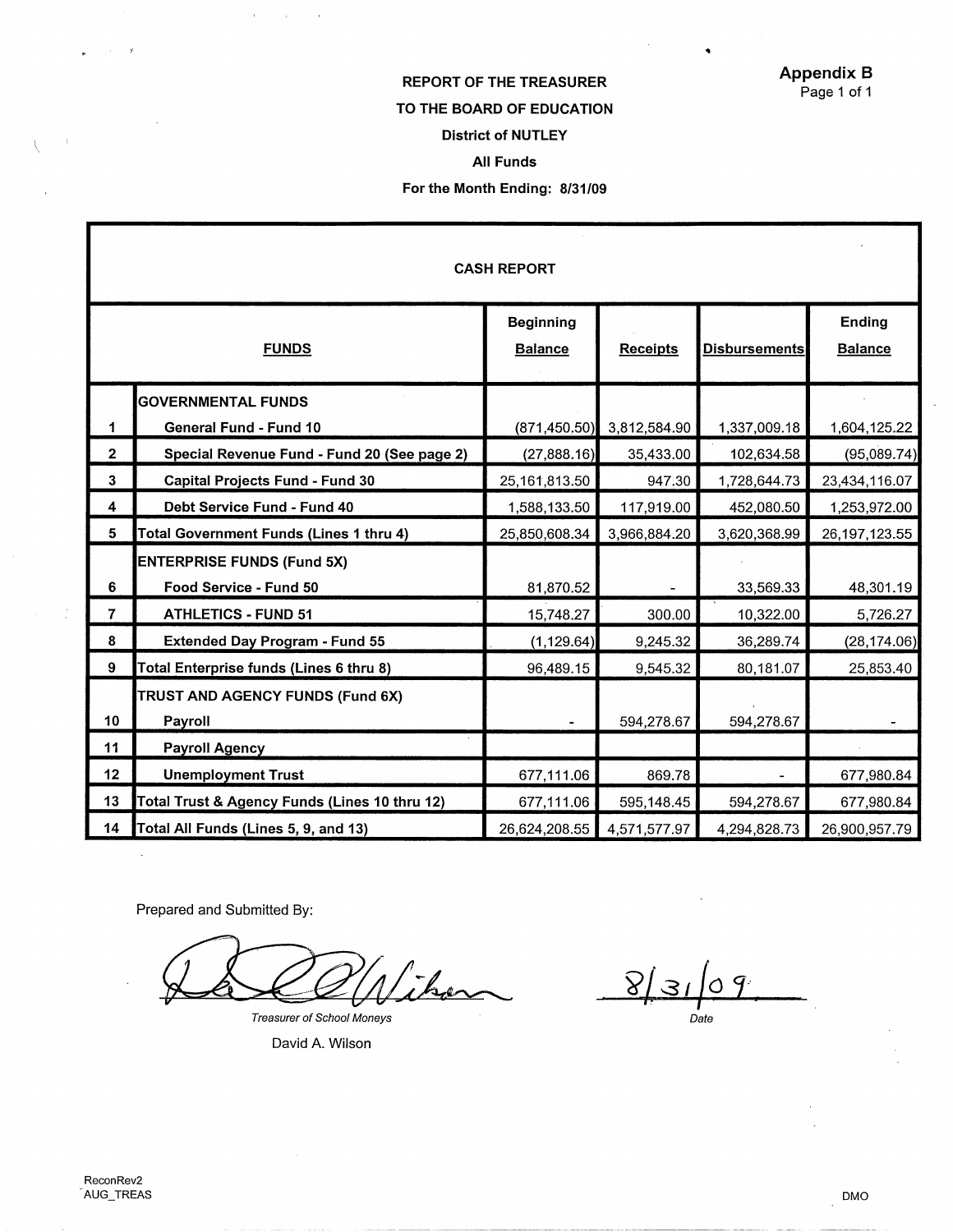| NUTLEY BOARD OF EDUCATION<br>TD BANK GENERAL ACCOUNT | <b>RECONCILIATION DATE</b><br>PREPARED BY:<br><b>DWILSON</b> |              |                             |                |
|------------------------------------------------------|--------------------------------------------------------------|--------------|-----------------------------|----------------|
|                                                      |                                                              |              | <b>OUTSTANDING CHECKS</b>   |                |
|                                                      |                                                              |              | NUMBER AMOUNT NUMBER AMOUNT |                |
| <b>BALANCE PER BANK STATEMENT</b>                    |                                                              | FY 08-09     | 3,607.44                    |                |
| AS OF<br>August 31, 2009                             | \$ 2,300,681.04                                              | FY 09-10     | 307,193.67                  |                |
|                                                      |                                                              |              |                             |                |
| ADD DEPOSITS IN TRANSIT:                             |                                                              |              |                             |                |
| 125.00<br>returned check                             |                                                              |              |                             |                |
|                                                      |                                                              |              |                             |                |
|                                                      |                                                              |              |                             |                |
|                                                      |                                                              |              |                             |                |
| TOTALS IN TRANSIT<br>\$                              |                                                              |              |                             |                |
|                                                      | 125.00                                                       |              |                             |                |
| <b>TOTAL</b>                                         | 2,300,806.04<br>\$                                           |              |                             |                |
|                                                      |                                                              |              |                             |                |
|                                                      |                                                              |              |                             |                |
| LESS CHECKS OUTSTANDING:                             |                                                              |              |                             |                |
| 310,801.11                                           |                                                              |              |                             |                |
| 0.04                                                 |                                                              |              |                             |                |
|                                                      |                                                              |              |                             |                |
|                                                      |                                                              |              |                             |                |
|                                                      |                                                              |              |                             |                |
|                                                      |                                                              |              |                             |                |
| \$<br>TOTAL CHECKS OUTSTANDING                       | 310,801.15                                                   |              |                             |                |
|                                                      |                                                              |              |                             |                |
|                                                      | \$<br>310,801.15                                             |              |                             |                |
|                                                      |                                                              |              |                             |                |
| <b>BANK BALANCE PER</b>                              |                                                              |              |                             |                |
| STATEMENT RECONCILIATION                             | 1,990,004.89<br>\$                                           |              |                             |                |
|                                                      |                                                              |              |                             |                |
|                                                      |                                                              |              |                             |                |
| GENERAL LEDGER ACCOUNT                               |                                                              |              |                             |                |
| <b>BALANCE</b>                                       | \$1,990,004.89                                               |              |                             |                |
|                                                      |                                                              |              |                             |                |
| ADD DEBITS:                                          |                                                              |              |                             |                |
| <b>DEPOSIT</b>                                       |                                                              |              |                             |                |
| <b>INTEREST</b>                                      |                                                              |              |                             |                |
|                                                      |                                                              |              |                             |                |
|                                                      |                                                              |              |                             |                |
|                                                      |                                                              |              |                             |                |
|                                                      |                                                              |              |                             |                |
| <b>TOTAL DEBITS:</b><br>\$                           | 0.00                                                         |              |                             |                |
|                                                      | \$<br>1,990,004.89                                           |              |                             |                |
|                                                      |                                                              |              |                             |                |
|                                                      |                                                              |              |                             |                |
| LESS CREDITS:                                        |                                                              |              |                             |                |
| CK#<br>0.00                                          |                                                              |              |                             |                |
|                                                      |                                                              |              |                             |                |
|                                                      |                                                              |              |                             |                |
|                                                      |                                                              |              |                             |                |
|                                                      |                                                              |              |                             |                |
|                                                      |                                                              |              |                             |                |
|                                                      |                                                              |              |                             |                |
| <b>TOTAL CREDITS:</b><br>\$                          | 0.00                                                         |              |                             |                |
|                                                      | $\overline{\boldsymbol{\mathfrak{s}}}$<br>0.00               |              |                             |                |
|                                                      |                                                              |              |                             |                |
|                                                      |                                                              |              |                             |                |
| <b>BANK BALANCE PER</b>                              |                                                              |              |                             |                |
| <b>GENERAL LEDGER</b>                                | \$ 1,990,004.89                                              | <b>TOTAL</b> | 310,801.11 TOTAL            | $\overline{0}$ |
|                                                      |                                                              |              |                             |                |

 $\mathbf{r}$ 

 $\frac{1}{2}$ √,

 $\mathcal{L}$ 

 $\langle$ 



 $\bar{\mathbf{x}}$ 

 $\bar{\beta}$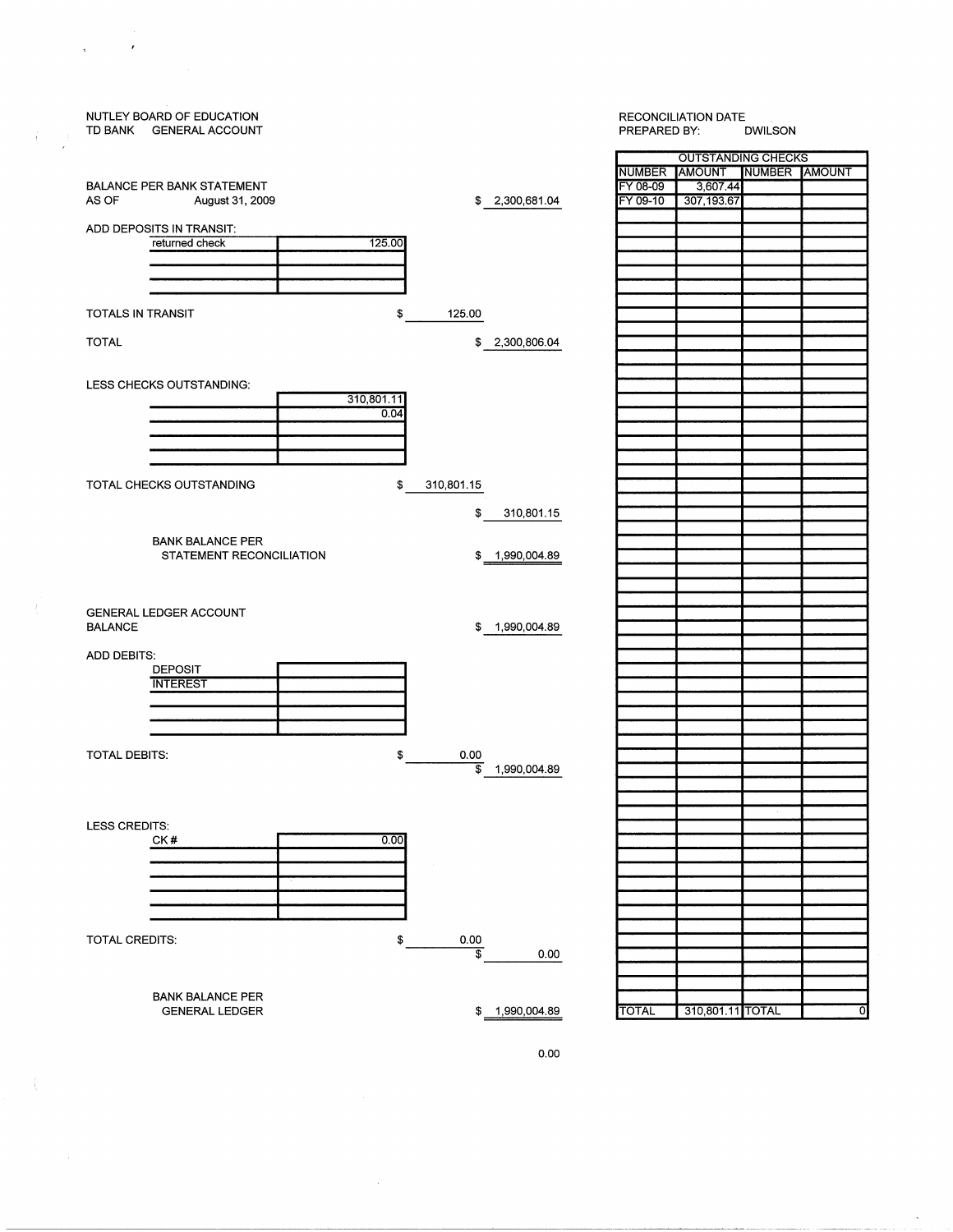### NUTLEY BOARD OF EDUCATION RECONCILIATION DATE TD BANK SALARY OUTSTANDING CHECKS NUMBER AMOUNT NUMBER AMOUNT BALANCE PER BANK STATEMENT<br>
AS OF August 10, 2009 587697 100.46 AS OF August 10, 2009 **\$13,117.75** 587697 100.46<br>588055 737.97 588055 737.97 ADD DEPOSITS IN TRANSIT: 588271 2,397.83<br>
588393 301.25<br>
588393 301.25 588393 301.25<br>588447 251.13 588447 251.13<br>588534 387.42 588534 387.42<br>588557 79.01 ~ 588557 79.01 588626 88.01<br>588672 241.00 TOTALS IN TRANSIT **\$** 0.00 0.00 588672 241.00<br>588702 903.11 588702 903.11<br>588778 60.24 TOTAL 60.24 588808 125.57<br>589016 649.50 LESS CHECKS OUTSTANDING:<br>
<u>Alternative and the set of the set of the set of the set of the set of the set of the set of the set of the set of the set of the set of the set of the set of the set of the set of the set of the</u> 589049 308.48 589072<br>589094 589104 493.31<br>589143 196.12 589143 196.12 TOTAL CHECKS OUTSTANDING  $$ 13,118.11$  589190 665.04<br>589194 660.80 589194 660.80<br>589241 120.51  $$ 13,118.11$  589241 589243 54.23 **BANK BALANCE PER** 589248 120.51<br>
STATEMENT RECONCILIATION \$  $\begin{array}{|c|c|c|c|c|c|c|} \hline & & & & 589248 & & 120.51 \\ \hline \end{array}$ STATEMENT RECONCILIATION \$ 589264 200.85<br>589267 103.45 589267 103.45<br>589268 205.66 589268 205.66 GENERAL LEDGER ACCOUNT **589272 205.66**<br>BALANCE 589300 514.77 BALANCE \$ 589300 514.77 ADD DEBITS: DEPOSIT **INTEREST** TOTAL DEBITS: \$ 0.00 0.00 LESS CREDITS:  $0.00$ CK# =<br>-<br>-<br>-TOTAL CREDITS: \$ 0.00  $\overline{\$}$  0.00 BANK BALANCE PER GENERAL LEDGER \$ 0.00 TOTAL 13,118.11 TOTAL 0

 $\mathcal{L}$ 

 $\mathbf{r}$ 

Ĵ.

1,519.52<br>493.31

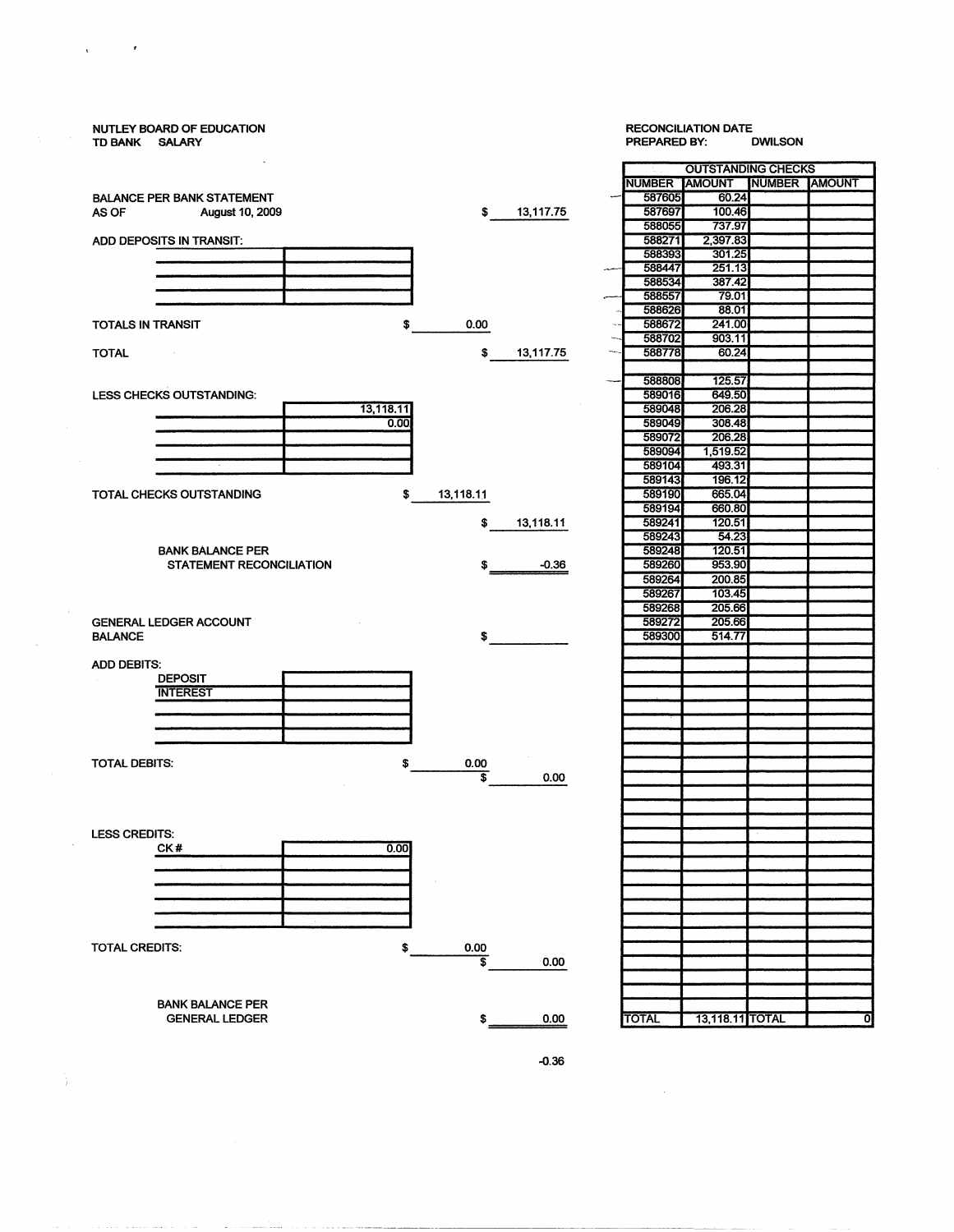

 $\sim 100$ 

 $\mathbf{v}$ 

 $\hat{\mathbf{r}}$ 

0.00

---------------------------------------------~- -------··--- ----~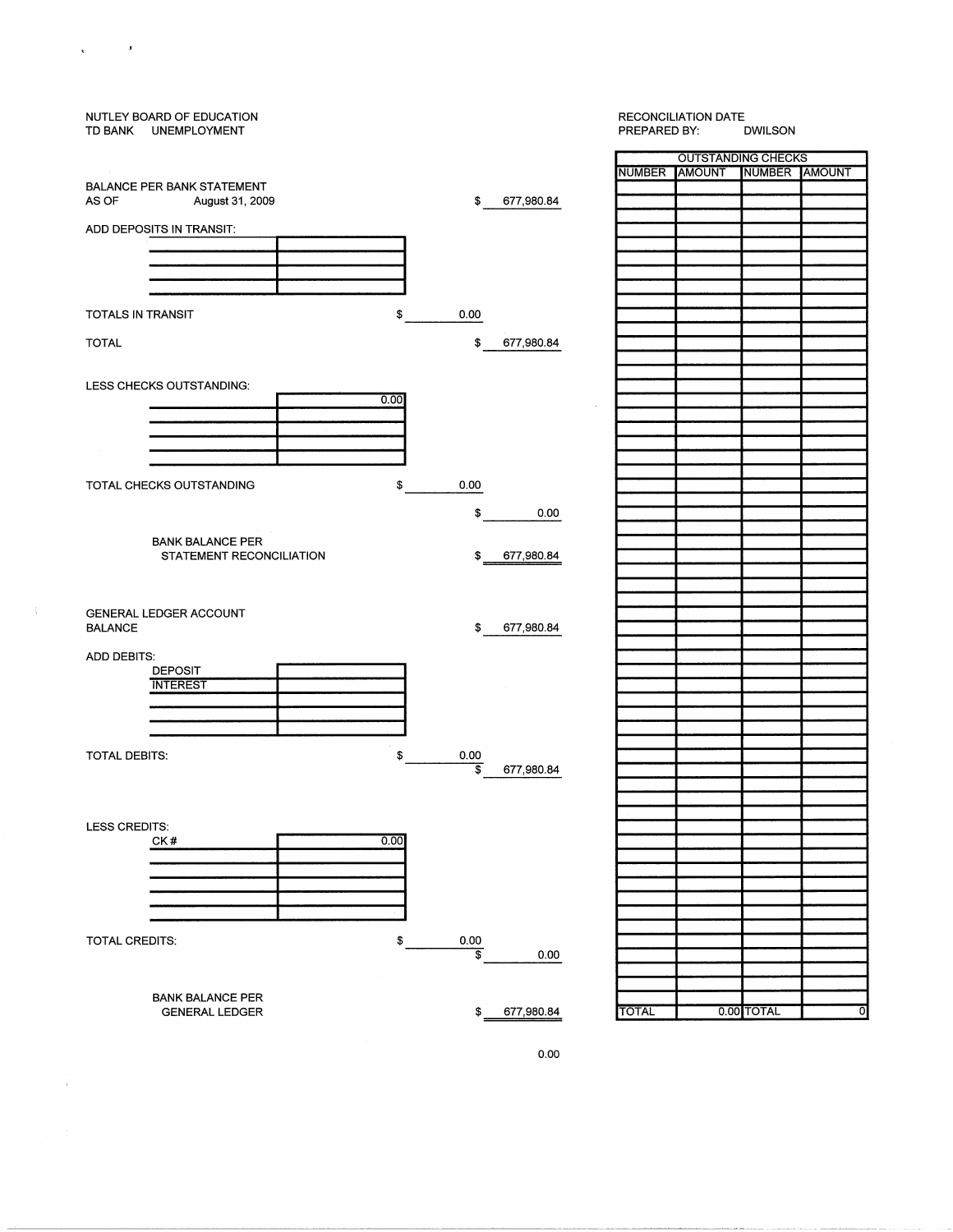## NUTLEY BOARD OF EDUCATION TD BANK CAPITAL RESERVE BALANCE PER BANK STATEMENT AS OF August 31, 2009 \$ 390,955.48 ADD DEPOSITS IN TRANSIT:  $\infty$ TOTALS IN TRANSIT 0.00 \$ 390,955.49 TOTAL LESS CHECKS OUTSTANDING:  $\Box$ TOTAL CHECKS OUTSTANDING \$ 0.00 \$ 0.00 BANK BALANCE PER STATEMENT RECONCILIATION \$ 390,955.49 GENERAL LEDGER ACCOUNT BALANCE \$ 390,955.49 ADD DEBITS· DEPOSIT **INTEREST** TOTAL DEBITS: \$  $rac{0.00}{9}$ 390,955.49 LESS CREDITS: CK#  $0.00$ <u>000</u> TOTAL CREDITS: \$ 0.00  $\frac{1}{2}$  0.00 BANK BALANCE PER GENERAL LEDGER \$ 390,955.49 TOTAL 0.00 TOTAL 0

 $\mathcal{L}^{\text{max}}_{\text{max}}$  ,  $\mathbf{A}^{\text{max}}_{\text{max}}$ 

 $\mathbf{v}$ 

 $\,$   $\,$ 

# RECONCILIATION DATE<br>PREPARED BY: DWILSON PREPARED BY: OUTSTANDING CHECKS NUMBER AMOUNT NUMBER AMOUNT

0.00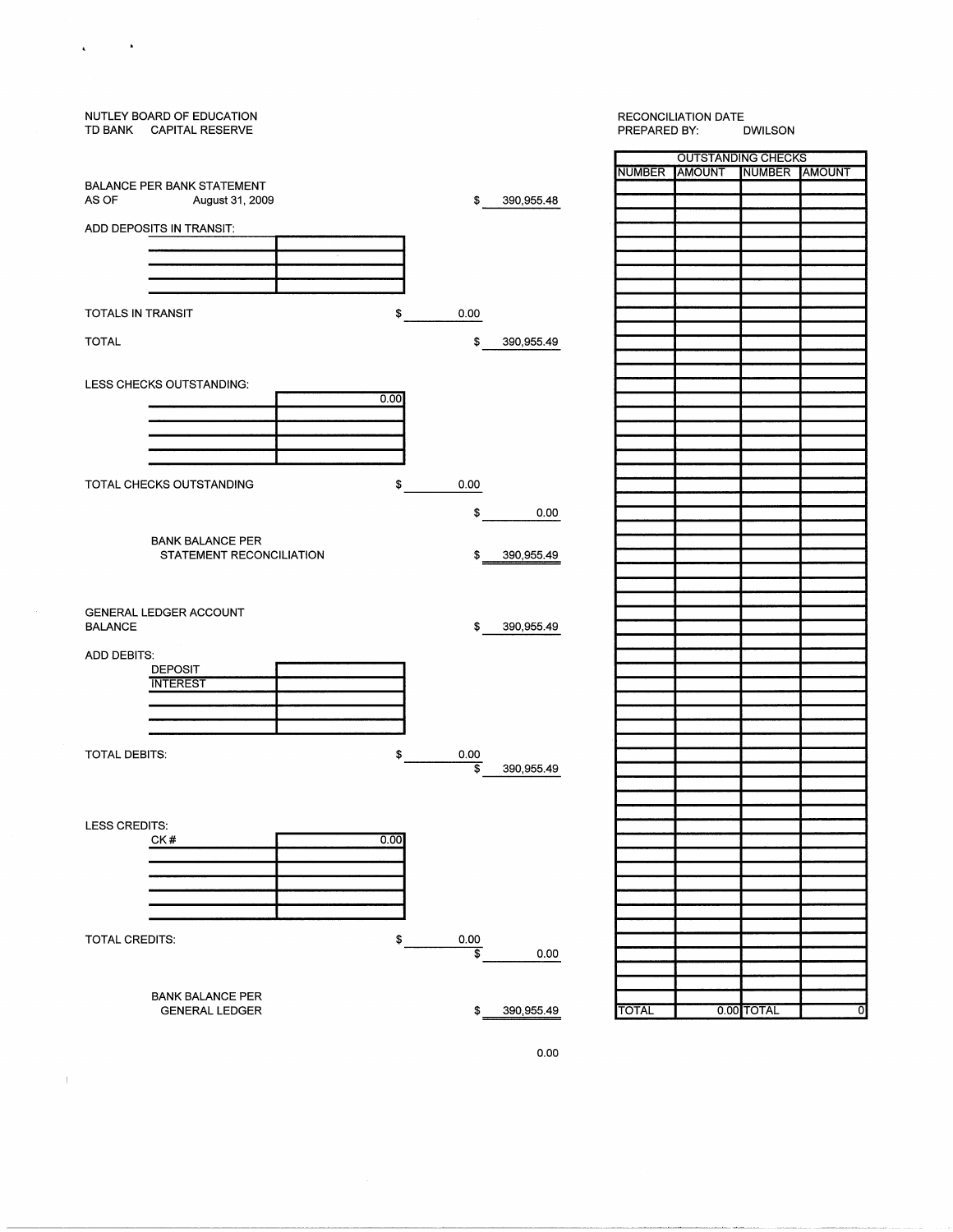

 $\alpha$  .  $\sim$   $\sim$ 

 $\epsilon$ 

0.00